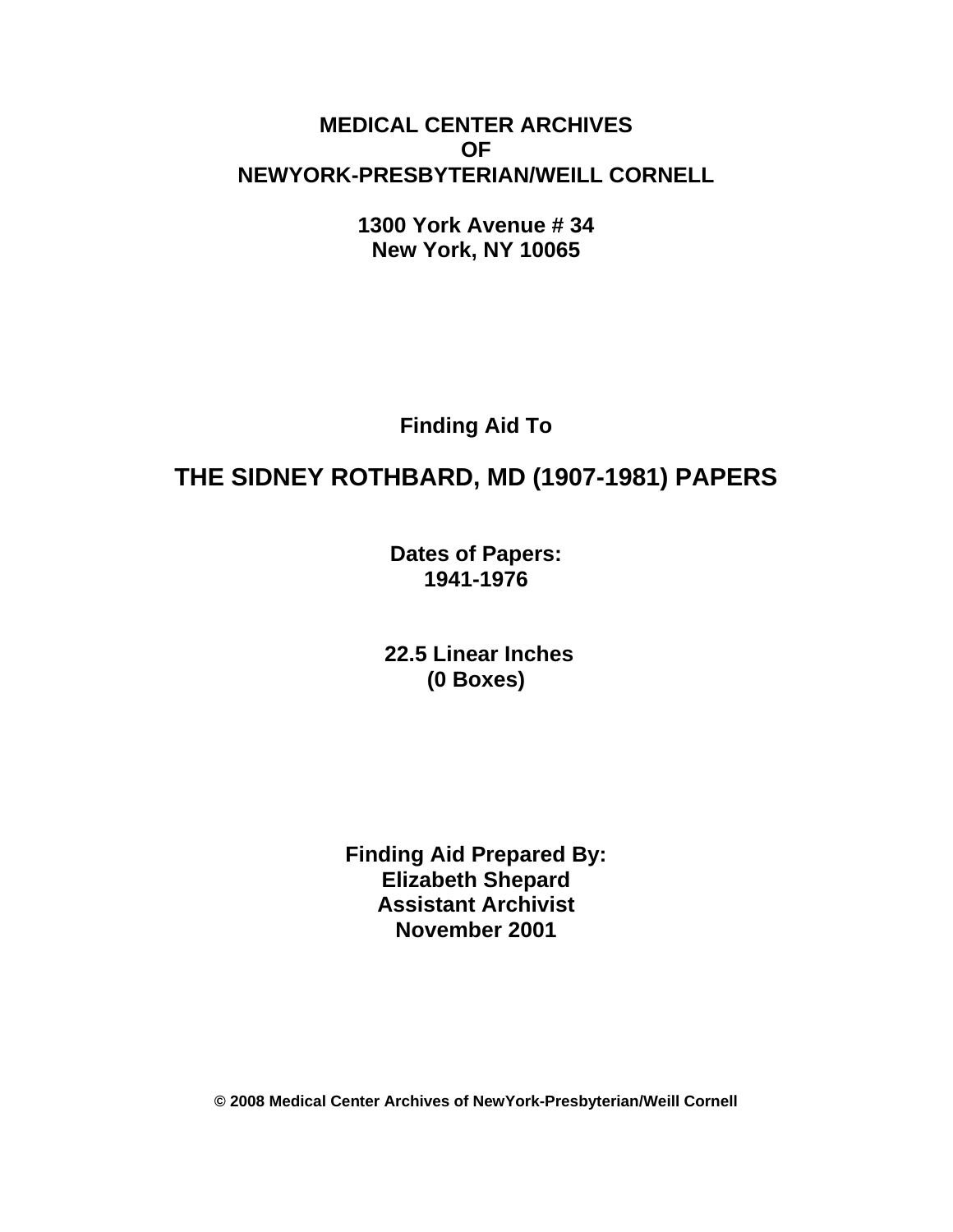# **NOTE OF PROVENANCE:**

Dr. Mary Rothbard donated the Sidney Rothbard Papers on November 26, 1982.

# **BIOGRAPHCAL NOTES:**

Sidney Rothbard was born on December 28, 1907 in Suffern, N.Y.. He graduated from Colegate University in 1931 and University of Rochester Medical School in 1935. He completed his residency at Strong Memorial Hospital in Rochester, N.Y. The next seven years he was at Rockefeller Institute. He was appointed to the Cornell University Medical College faculty in July 1938 as an Instructor in Pathology. He left Cornell University Medical College in the 1940s to work at Rockefeller Institute for Medical Research (1941-1948) and Columbia University College of Physicians and Surgeons (1948-1951). In 1951, he was appointed Associate Professor of Medicine at Cornell University Medical College and Assistant Attending Physician at New York Hospital. He became Professor of Medicine at Cornell University Medical College in 1969 and Attending Physician at New York Hospital. He retired in 1973.

Although his primary field was internal medicine, he was a basic researcher studying rheumatic fever. In the 1950s, he collaborated with Dr. Robert Watson on a study of the antigenicity of collagen. The studies provided a basic understanding of the immunology of collagen and its relationship to rheumatic fever. He also researched the streptococcal and other infectious diseases.

He died on June 20, 1981.

# **SCOPE AND CONTENTS NOTE:**

The papers have been divided up into six series: Correspondence (1948), Grant Applications (1951-1971), Research Notebooks (1941-1970), Reports, Papers and Speeches (1949-1968), Reprints (1942-1969) and Photographs (1960- 1971).

# **Correspondence, 1948-1976**

This series, arranged alphabetically by subject, includes correspondence with the American Society of Clinical Investigation, 1948-1950, Arthritis Foundation, Research Fellows, 1976, Infectious Disease Society, 1963, Laboratory Research at New York Hospital, 1957-1970, Medical Society of the State of New York, 1949-1950, and New York Academy of Medicine, 1950 regarding his research.

# **Grant Applications, 1951-1971**

This series, arranged alphabetically by granting agency, contains applications for research grants for his research on collagen and rheumatic fever, 1951-1971.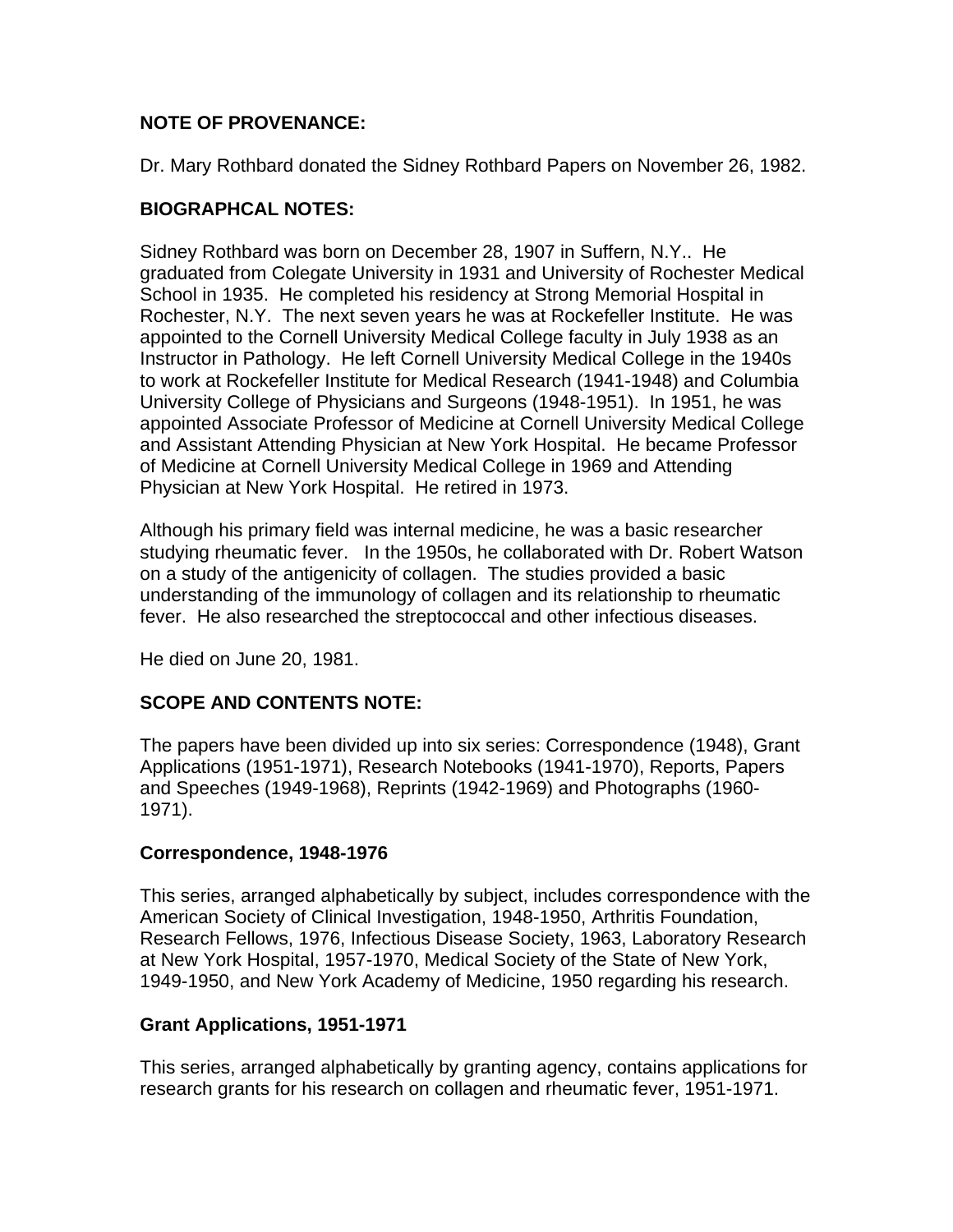#### **Research Notebooks, 1941-1970**

This series, arranged chronologically, contains his research notebooks on his studies on collagen and hemolytic streptococci infections and their relationship to rheumatic fever.

#### **Reports, Papers and Speeches, 1949-1968**

This series, arranged alphabetically by subject, contains reports on tuberculosis presented to the board of the American Trudeau Society, Medical Section of the National Tuberculosis Association, 1949-1951 and drafts of papers and speeches on his collagen, group A streptococcus infections, hemolytic streptococcal and their relationship to rheumatic fever.

#### **Reprints, 1942-1969**

This series, arranged chronologically, contains reprints of articles written by Dr. Rothbard.

#### **Photographs, 1960-1971**

Sample photographs and slides of his experiments, 1960-1971. Approximately half of the slides were discarded.

# **BOX AND FOLDER LIST**

#### **BOX 1: CORRESPONDENCE, 1948-1976**

- 1 American Society of Clinical Investigation, 1948-1950
- 2 Arthritis Foundation, Research Fellows, 1976
- 3 Infectious Disease Society, 1963
- 4 Laboratory, 1957-1970
- 5 Lapiere, Charles, M.D. to Robert Watson, M.D., 1961
- 6 Medical Society of the State of New York, 1949-1950
- 7 Miscellaneous, 1956-1976
- 8 New York Academy of Medicine, 1950
- 9 Scientific American re. Slides of Streptococcus, 1965

#### **BOX 1: GRANT APPLICATIONS, 1951-1973**

- 10 American Heart Association: Experimental Studies on Rheumatic Fever, July 1954-June 1955
- 11 Federal Security Agency: Investigations on Biological Properties of Collagen, Oct. 1951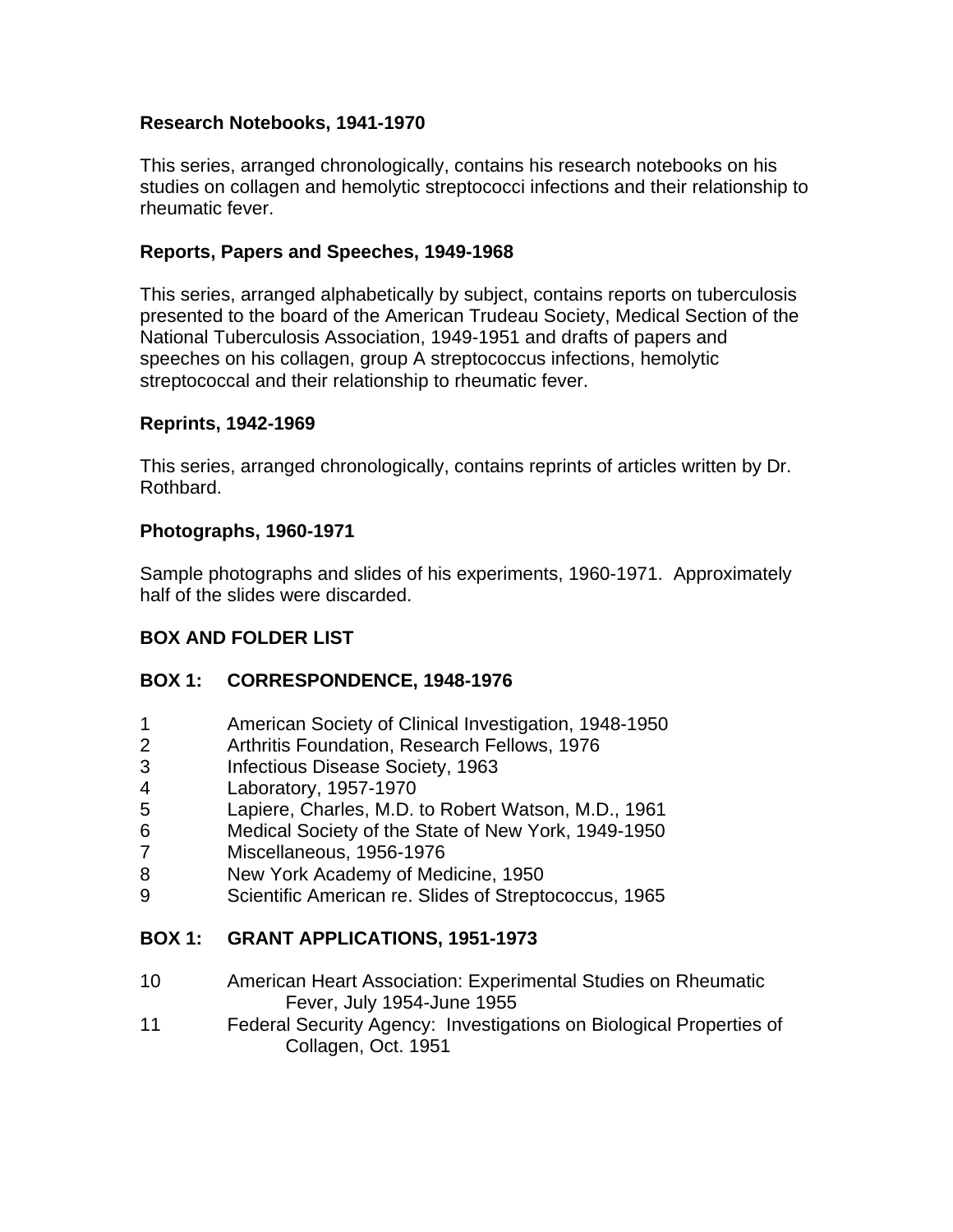| 12 | Health Research Council of the City of New York: Experimental<br>Studies on Rheumatic Fever and Other Connective Tissues<br>1968                            |
|----|-------------------------------------------------------------------------------------------------------------------------------------------------------------|
| 13 | Health Research Council of the City of New York: Experimental<br><b>Studies on Rheumatic Fever and Other Connective Tissues</b><br>1973                     |
| 14 | National Science Foundation: Immunologic Studies of Human and<br>Animal Collagen, 1971                                                                      |
| 15 | NY Chapter of Arthritis and Rheumatism Foundation: Study of<br>Antigenicity of Collagen and Its Species Specifically, 1964.                                 |
| 16 | New York Heart Association: Experimental Studies on Rheumatic<br>Fever, 1969                                                                                |
| 17 | United States Dept. of Health, Education & Welfare: Public Health<br>Service: Experimental Studies on Rheumatic Fever,<br>November 1, 1952-October 31, 1959 |
| 18 | United States Dept. of Health, Education & Welfare: Public Health<br>Service: Experimental Studies on Rheumatic Fever,<br>November 1, 1959-October 31, 1964 |
| 19 | United States Dept. of Health, Education & Welfare: Public Health<br>Service: Experimental Studies on Rheumatic Fever,<br>November 1, 1964-October 31, 1965 |
| 20 | United States Dept. of Health, Education & Welfare: Public Health<br>Service: Experimental Studies on Rheumatic Fever,<br>November 1, 1965-October 31, 1969 |
| 21 | United States Dept. of Health, Education & Welfare: Public Health<br>Service: Experimental Studies on Rheumatic Fever,<br>November 1, 1969-October 31, 1970 |
| 22 | United States Public Health Service Grant: Investigations on<br>Biological Properties of Collagen, 1971                                                     |

# **BOX 1: RESEARCH NOTEBOOKS, 1941-1968**

- 23 Unlabeled**: (**Collagen Research), 1941-1944
- 24 Unlabeled: (Hemolytic Streptococci Research), 1943-1947
- 25 Unlabeled: (Hemolytic Streptococci and Group A Streptococcus Research), 1944-1947
- 26 Experiments on Collagen and Amyloid, 1945-1961
- 27 Unlabeled, (Hemolytic Streptococci and Rheumatic Fever), 1946
- 28 Amyloid and Reverse Anaphylaxis, 1951-1955
- 29 Human Collagen Complement Fixation Antibodies and Immuno Diffusion Preparation of Anti Sera from Rabbits. Human Skin Collagen, 1953-1970
- 30 Preparation of Human Collagens, 1954-1966
- 31 Unlabeled: (Infections, Nervous, and Endocrine Diseases), 1960's
- 32 Methods: Fluorescent Antibody Book 1, 1960-1967
- 33 Hemolytic Streptococci Research, 1961-1966